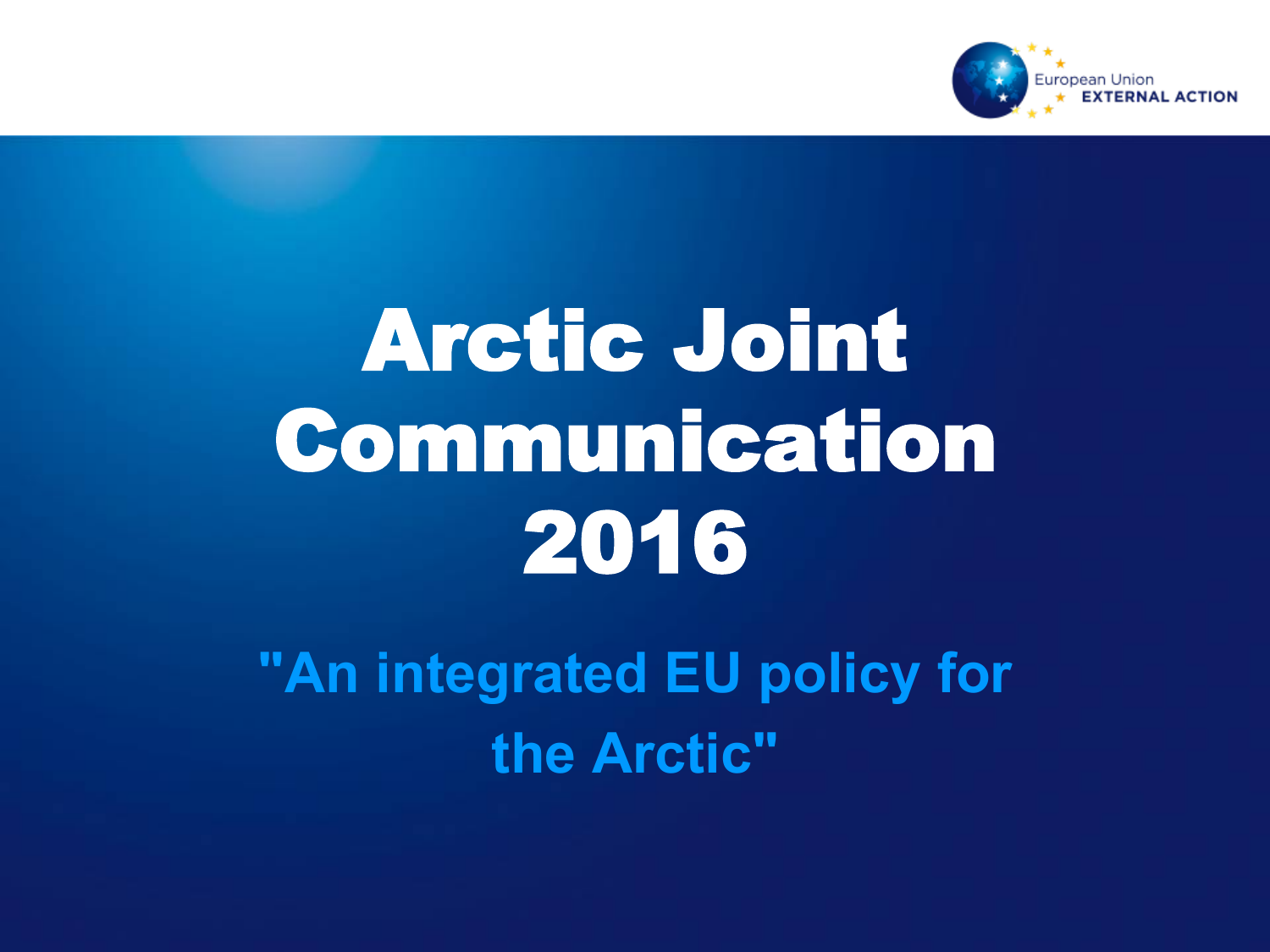



- Why do we need it?
- EU and the Arctic: geography and the partners
- Three key areas
	- Climate change and safeguarding the environment
	- Sustainable development
	- International cooperation
- Arctic Stakeholder Forum next steps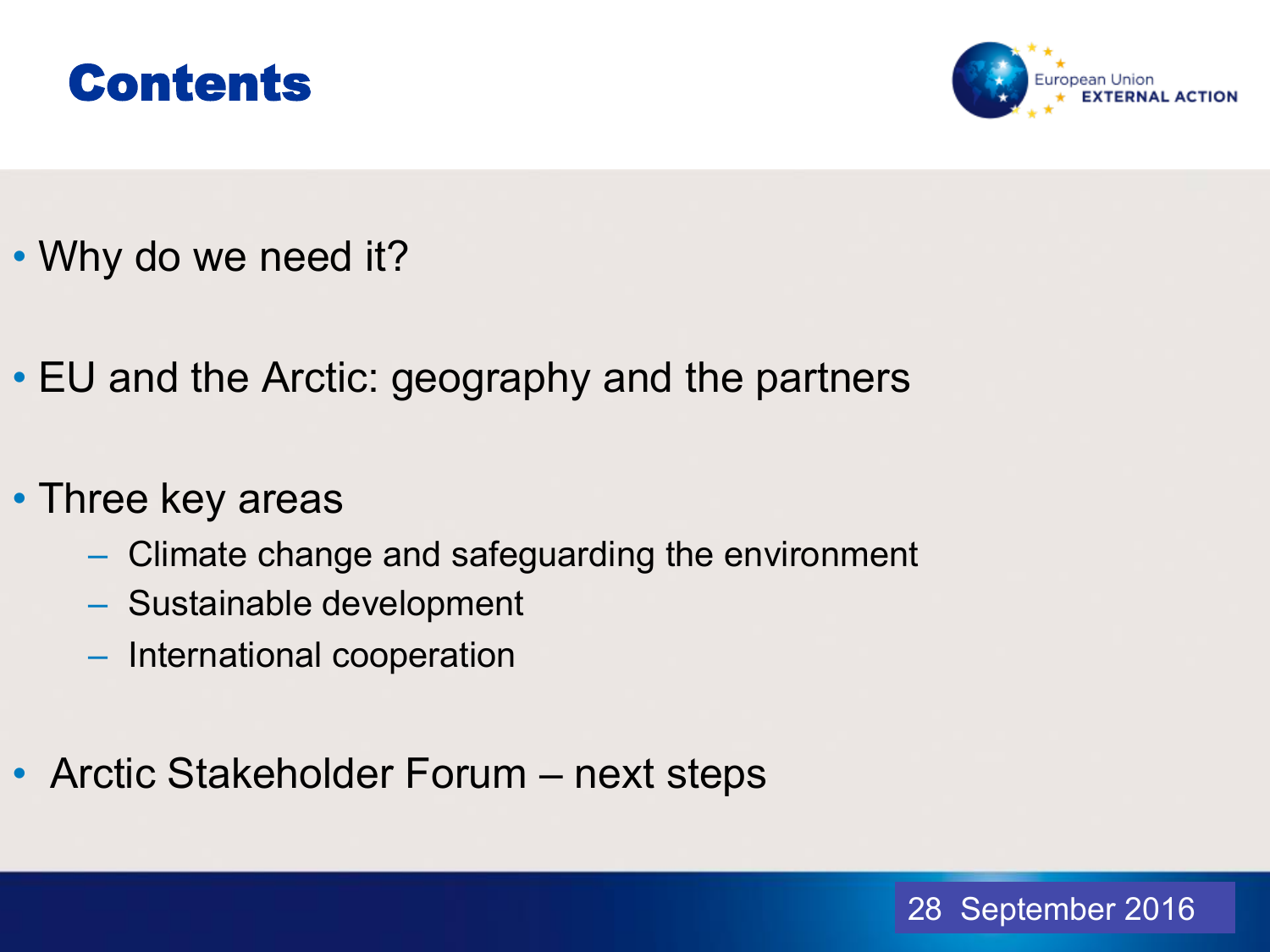## Why do we need it?



The Joint Communication which we published on 27 April carries the title "an integrated EU policy for the Arctic".

The Arctic States carry the primary responsibility for challenges and opportunities in their territories.

But many issues affecting the Arctic regions can be more effectively addressed through regional and multilateral cooperation.

Also, we affect the Arctic and the Arctic affects us (black carbon, rising temperatures and sea levels, shipping, fisheries, etc).

This why EU engagement is important.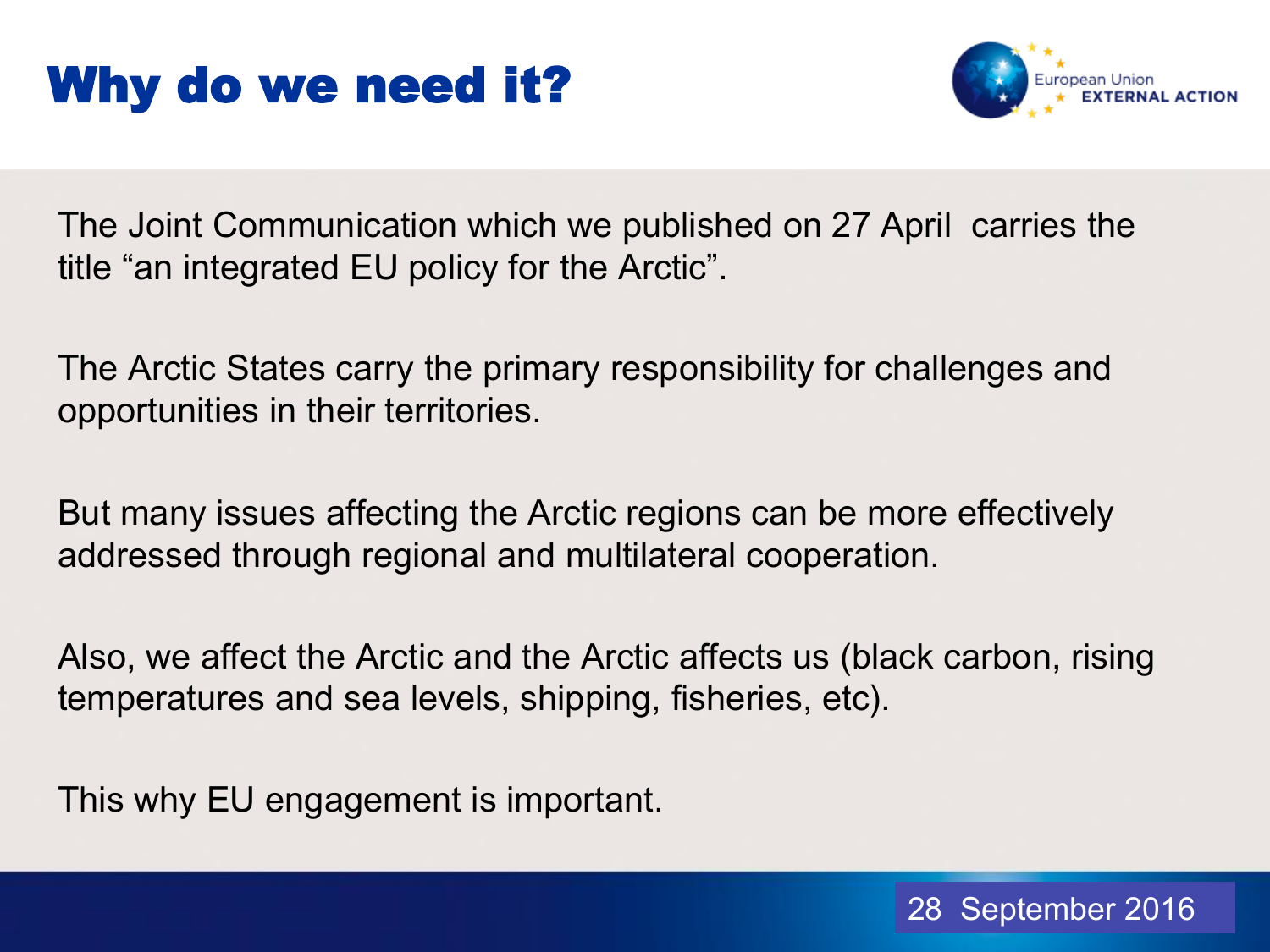#### EU and the Arctic: geography and partners



3 EU Member States Denmark, Finland and Sweden are Arctic States; they expect the EU to engage in issues of key interest to them.

The two members of the European Economic Area, ie .Iceland and Norway are also Arctic States. They have also welcomed that the EU engages in the Arctic. Across these 5 States EU regulations matter.

The EU also has non-Arctic Member States who are following Arctic matters closely (eg. Germany, France, Netherlands, Italy, Poland, Spain, UK. These 7 are observers at the Arctic Council).

Summa summarum: The EU is an Arctic player and in the coming months and years we shall engage further.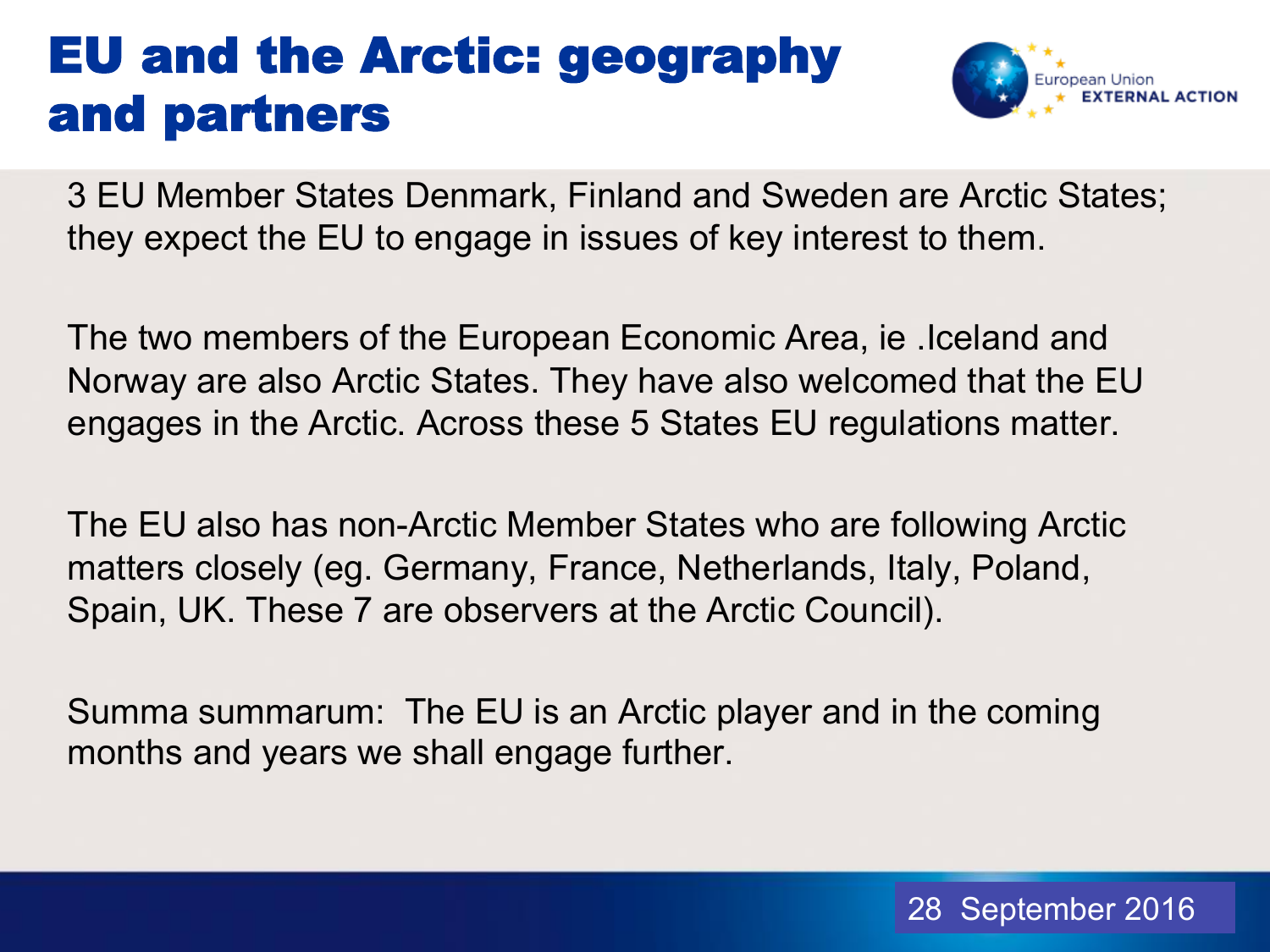#### EU and the Arctic: geography and partners



Beyond, the European Arctic and EU Member States, we also cooperate with the Arctic States of Canada, Russia and the US.

Further beyond the Arctic, we also engage on Arctic issues with China, India, Japan, Republic of Korea, Singapore. These 5 States are observers at the Arctic Council.

And we will engage with non-State partners including regional offices, indigenous peoples, civil society and business representatives and other international fora.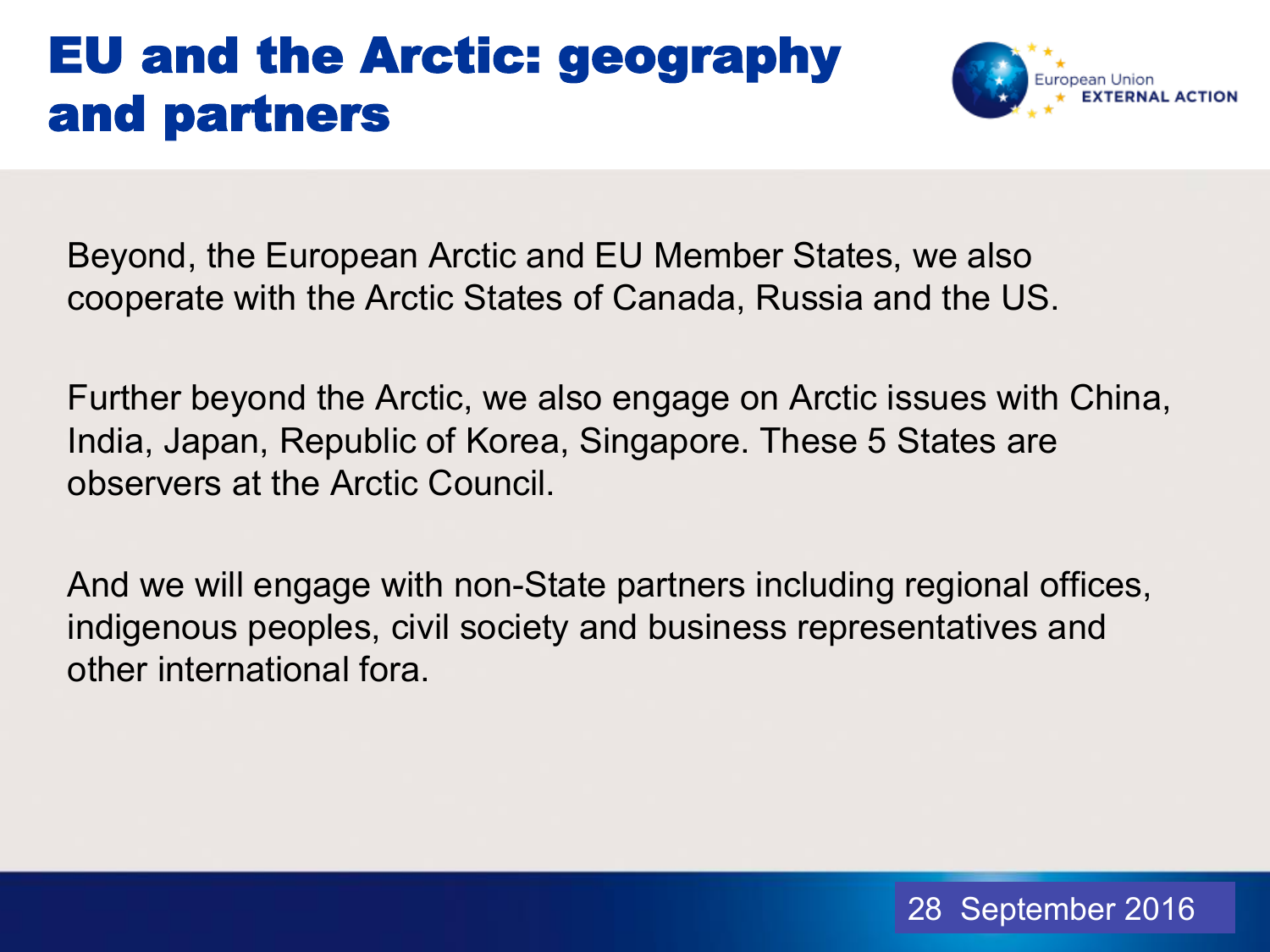# 1) Climate change and safeguarding the environment



The EU and all other modern societies emit greenhouse gases; these contribute to warming up the atmosphere and that warming is causing accelerated melting of the Arctic ice cover.

Together with other dynamics, climate change is leading to more turbulent weather patterns and is suspected to lead also to increased sea levels threatening coastal areas in the EU.

The agreement reached at COP21 in Paris in Dec 2015 is an essential step to limit global greenhouse gas emissions. Clearly, a transition to a low-carbon economy is an important aspect of the work to achieve a limitation to the increase of global temperatures.

Currently, the EU internal legislative procedures aimed implementation of the COP21 Agreement is on-going.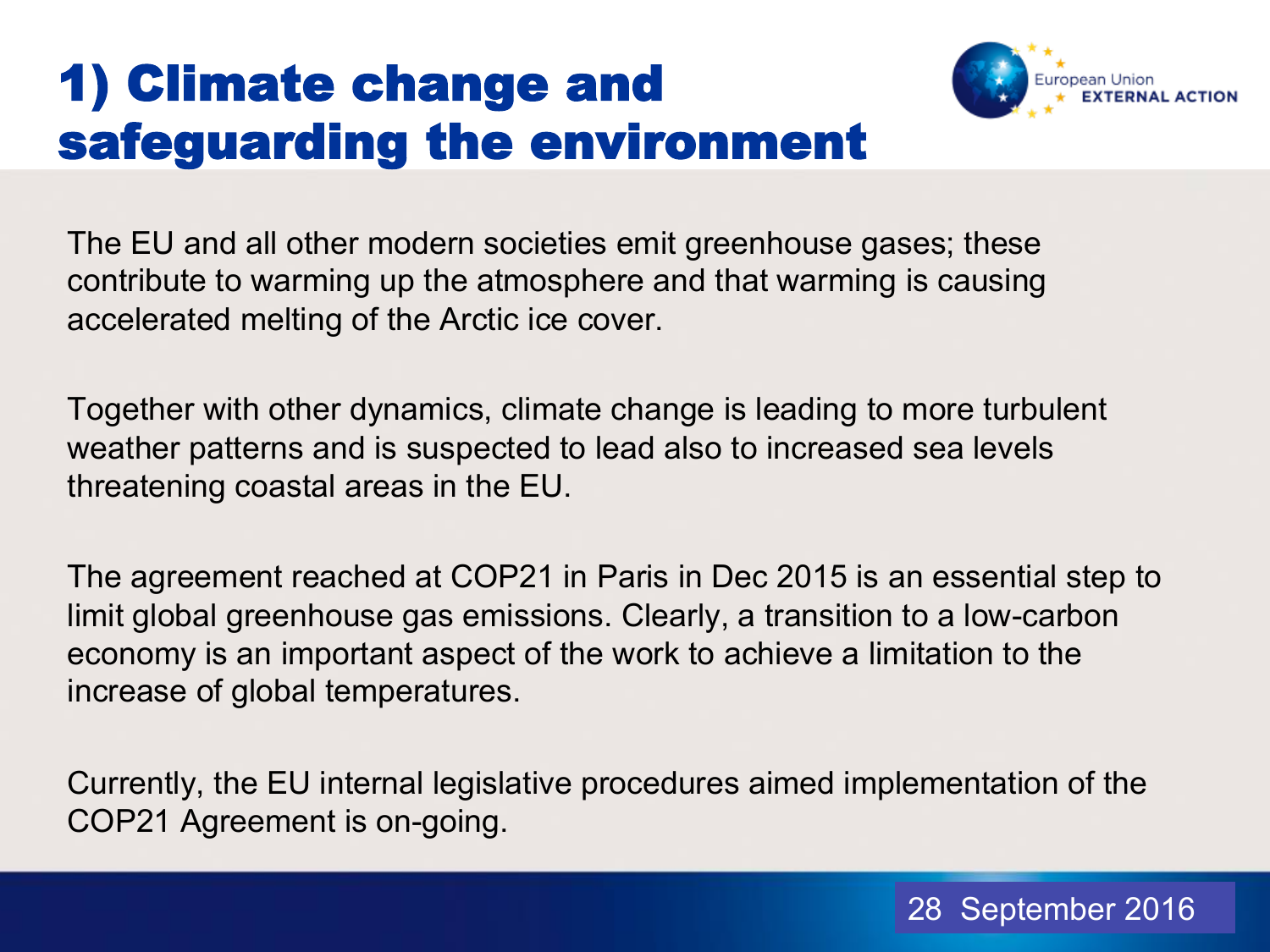## 2) Sustainable development



The coming transitions in the Arctic from climate change are likely to lead to considerable socio-economic transition as well. The livelihood of local communities and indigenous peoples is coming under pressure.

At the same time, the Arctic offers opportunities for green and for blue growth. Resources are plenty across many fields, but exploitation demands investments and a precautionary approach in the fragile Arctic environment. Harsh climate and long distances also justify financial support.

With increased accessibility, economic development across the region should be able to increase. The EU can contribute in some areas, e.g. science, research and innovation. We are also keen to support improved cooperation across programme with EU funding. This is what the Arctic Stakeholder Forum aims to achieve (see further below).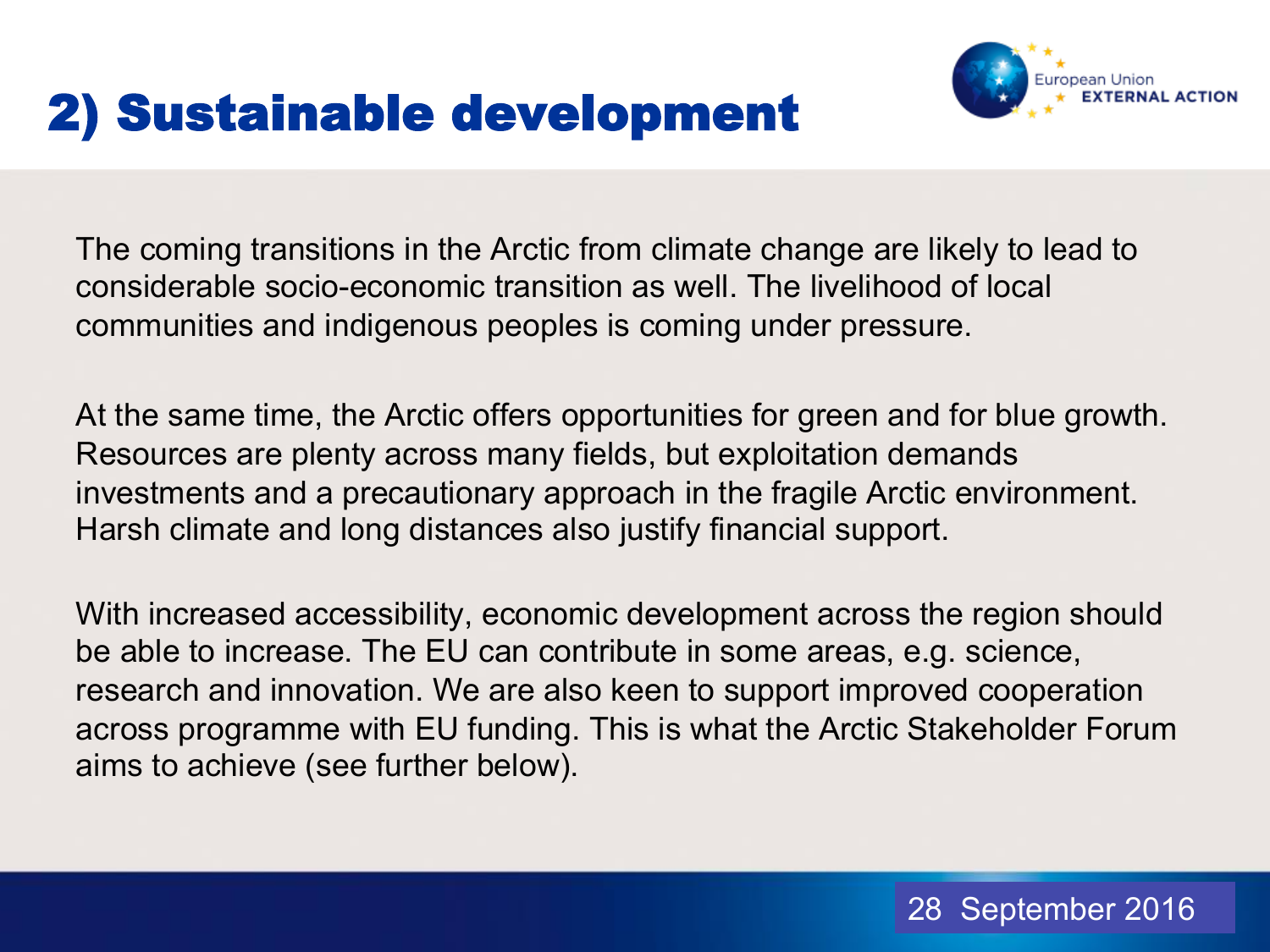# 3) International cooperation



The Arctic is and should remain a zone of constructive cooperation. Our Joint Communication is very clear in stressing that the EU will contribute actively to this objective.

In an Arctic context and in regional fora such as the Arctic Council, the Barents Euro-Arctic Council and the Northern Dimension we have wellfunctioning working relations which allow us to address key issues with our partners (scientific cooperation, climate change, shipping, cross-border environment issues, etc).